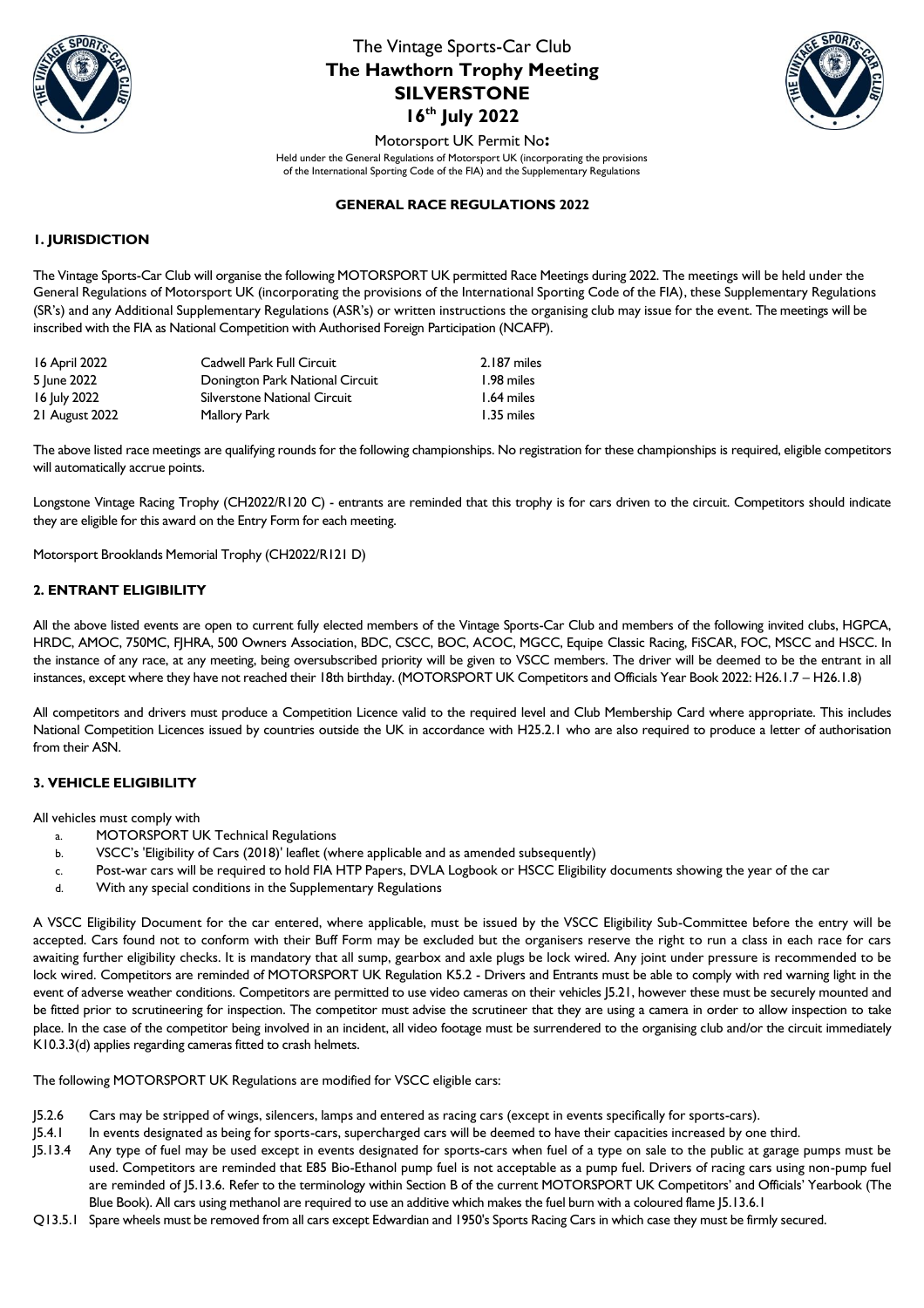



Motorsport UK Permit No**:** 

Held under the General Regulations of Motorsport UK (incorporating the provisions of the International Sporting Code of the FIA) and the Supplementary Regulations

## **4. ENTRIES**

Entry fees and awards will be as notified in the individual race meeting Supplementary Regulations and Entry Form. The entry lists open on publication of the Supplementary Regulations and close on the date published therein.

Entries must be made on-line or sent on the official form and accompanied by the appropriate fee (cheques payable to VSCC Ltd). Separate entry forms for each car and/or driver combination entered must be completed. Separate cheques must be sent for each meeting. If non-starters notify the office of their withdrawal from an event before entries close they will receive a full refund of the entry fee. If they notify the office after entries have closed they will receive a 50% refund, if a reserve can be found to take their place. If a competitor notifies the office of their withdrawal after 4pm on the Wednesday immediately prior to the event they will be charged the full entry fee. Consideration will be made for exceptional circumstances at the discretion of the Secretary of the Meeting and/or the Club Secretary.

Should any of the minimum entry levels advised in the Supplementary Regulations not be reached, the organisers have the right to cancel the meeting or cancel or amalgamate races as necessary. In the case of any meeting or event being cancelled or postponed due to force majeure the organisers reserve the right to levy an administration fee from each entry received.

H29.1.1 – H29.1.3 Entries will be on a first come first served basis for the race meeting, not individual races, with a specific percentage (advised in the Supplementary Regulations) of the entry selected at the discretion of the organisers in accordance with the VSCC Selection Guidelines.

Any entrant not receiving an acknowledgement within reasonable postal time of dispatching his / her entry should contact the Secretary of the Meeting.

MOTORSPORT UK Regulation D17 is modified as follows - A competitor may enter to drive more than one car. A car may be driven by more than two competitors.

MOTORSPORT UK Regulation D25.1.12 is modified as follows - No entry can be transferred from one race to another and any change of car or driver from that shown in the programme can only be sanctioned by the Secretary of the Meeting. Requests for such changes must be submitted, in writing, in accordance with the provisions of D25.1.12. This means that where a change of car or driver is made, this 'new entry' will only run after all the published reserves have been allowed into the Race in question. A change of car in handicap races is not permitted. However, changes of driver will be at the discretion of the Chief Handicapper, whose decision is final.

## **5. COMPETITOR SAFETY & CONDUCT**

Drivers should read and be aware of regulations applying to the Flag Signal system detailed in MOTORSPORT UK Regulation Q12.1. Drivers are reminded that fire resistant overalls K9 and helmets K10 are a mandatory requirement at all race meetings. Visor or goggles are mandatory unless in a closed vehicle K11. Flame resistant gloves and boots are mandatory K14.3 with socks and balaclava strongly recommended. Drivers and Entrants are asked to note Q13.10.7 fire extinguishers.

In accordance with H23.1.8 all entrants are reminded that they should abstain from the consumption of alcohol or drugs and that defaulters may be excluded under D25.1.14. In order to maintain standards of conduct both on and off the circuit the Secretary to the Meeting will monitor all Officials'/Observers' reports of adverse behaviour at race meetings. If any individual is included on two such reports during one racing season he/she will receive written warning that his/her behaviour will be specifically monitored at future race meetings and any subsequent adverse reports could result in a refusal of further race entries. The VSCC policy statement with regards to Health, Safety and Environmental issues is included in this pack. Further guidance notes issued by the venue owners will be included with Competitors' Instructions.

Should a competitor be involved in a racing incident during which their car has been damaged, this car will not be permitted to participate in further races of the meeting until it has passed a post-incident scrutineers' inspection.

Competitors are reminded to ensure they understand Q12.21.2. – Q12.22.1; Track limits and subsequent penalties. **6. PROGRAMME OF THE MEETINGS**

The programme of each individual meeting will be detailed in relevant Supplementary Regulations and Competitors' Instructions.

MOTORSPORT UK Regulation H29.1.3(g) is modified as follows; The right is reserved to amalgamate or modify competitions within the meeting should the number and type of entries so warrant.

The racing programme will be as notified in Supplementary Regulations for each event. Eligibility for races will be notified in the Supplementary Regulations for each meeting. The organisers reserve the right to run an invitation class in each race at all meetings.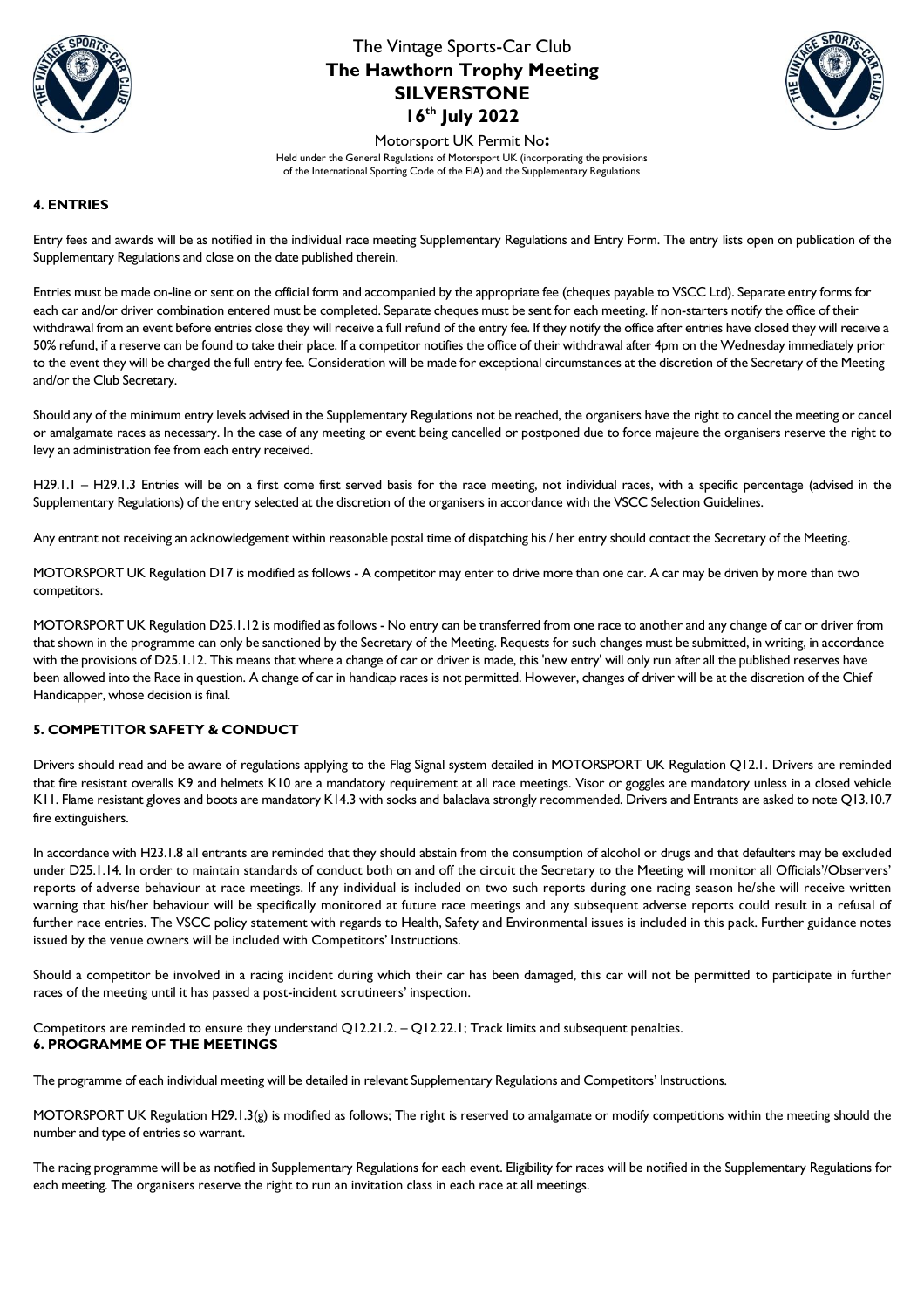



Motorsport UK Permit No**:** 

Held under the General Regulations of Motorsport UK (incorporating the provisions of the International Sporting Code of the FIA) and the Supplementary Regulations

## **7. COMPETITION NUMBERS, ADVERTISING AND MANDATORY VEHICLE DECALS**

Competitors will be identified by competition numbers complying with MOTORSPORT UK regulations. It is the competitors' responsibility to ensure they comply with these regulations.

MOTORSPORT UK Regulation J4.1.2 is modified as follows - For the cars of periods A to E the positioning of the competition numbers on the car need not comply with the directions laid down in the MOTORSPORT UK Technical Regulations provided the positioning of the numbers satisfy the organisers, the timekeepers and judges. Competitors should be aware that the Scrutineers have the responsibility for assessing the suitability and positioning of numbering used, therefore the numbers must be in position on your car before it is presented for scrutineering.

MOTORSPORT UK Regulation H27.1.1 is modified as follows - No competing car may display any advertising material except VSCC approved and/or supplied items specific to each meeting or as part of period livery.

Competitors are reminded of MOTORSPORT UK Regulation J5.13.6 – If using non-pump fuel have a three-inch diameter Day-Glo orange disk affixed immediately adjacent to the Competition Numbers on both sides.

## **8. TRANSPONDERS**

Timing Transponders will be issued to each competitor, which they are required to fit to their car in such a place that it can send an uninterrupted signal vertically downwards to the track. Competitors should be aware that the entry form includes a declaration regarding the use and return of these items. Failure to return these items at each race meeting may result in the competitor paying a replacement fee. Competitors wishing to use their own transponder should declare its number on both the entry form and during signing-on for each meeting. Failing to record a suitable practice time through non-fitment, or fitting the wrong transponder, will result in the competitor starting from the back of the grid. Should a car be double driven, it is the competitor's responsibility to ensure the transponder allocated to the competitor on-track is fitted to the car. Failure to carry the correct Transponder can result in your laps and finishing position not counting towards the results.

#### **9. PRACTICE**

There will be separate practice sessions of at least 10 minutes as detailed in the instructions to competitors. Drivers must complete at least 3 practice laps to qualify for a place on the grid. Drivers practising out of session, or who qualify only through familiarity with the circuit may be placed on the back of the grid in accordance with Q12.4.2

# **10. STARTING POSITIONS AND HANDICAPS**

Starting positions for scratch races will be determined by practice times. Drivers will have one practice session in each car entered at the meeting.

Cars stopping on the grid in the wrong location may be given a Jump Start penalty  $Q12.13 - Q12.14$ .

The Start Procedure for Scratch Races will be as follows unless otherwise advised in the SR's or Competitors' Instructions. As soon as all the cars are positioned on the grid the five second board will be shown and the race will start with red lights being extinguished.

MOTORSPORT UK Regulation G6.7.1 is modified as follows - Handicaps will be based on the previous known performance of the car entered, or performance of a similar car in the absence of records relating to the car entered. Any handicap may be revised during the meeting, such re-handicap being notified on the Official notice board. Handicap race grids may be as set or may be modified after practice times are studied. Organisers may run handicap races as either staggered start or using a credit lap method should staggered starts not be possible. In the event of a race stoppage during a handicap race organisers may restart the race from the original published grid positions (Q12.15).

### **11. END OF RACE**

MOTORSPORT UK Regulation Q12.28.2 is modified as follows - After receiving the end of the race signal, drivers should proceed at a reduced speed without overtaking to return to the paddock by the re-entry road or as directed by the marshals.

#### **12. RESULTS, PENALTIES, APPEALS AND PROTESTS**

Provisional results will be published as soon as possible after each race or following the end of the event D26.1.1. Marking and penalties will be as printed in the appropriate section of the MOTORSPORT UK General Regulations. Any appeal or protest must be lodged in accordance with C5 and C6.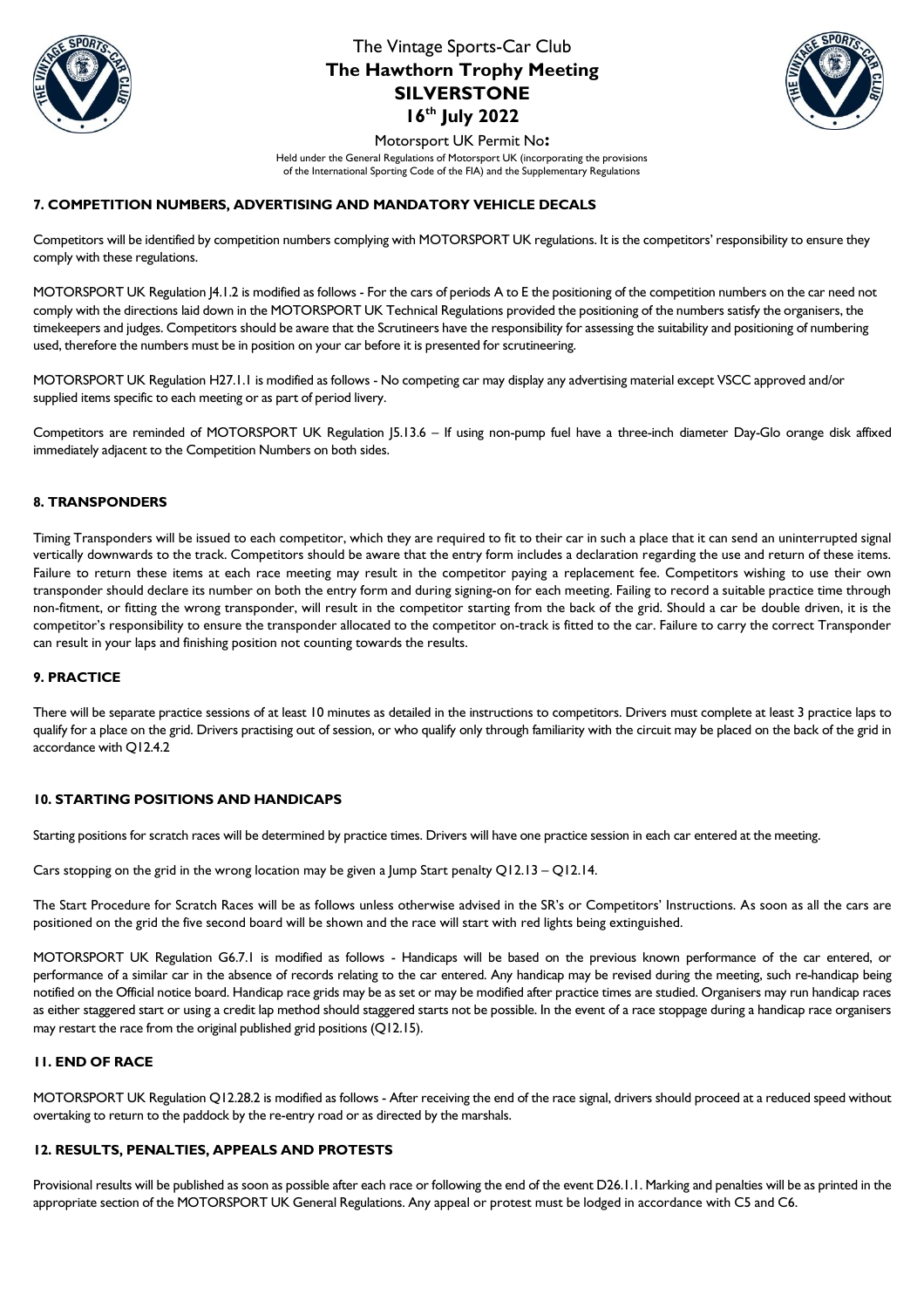



Motorsport UK Permit No**:** 

Held under the General Regulations of Motorsport UK (incorporating the provisions of the International Sporting Code of the FIA) and the Supplementary Regulations

### **13. VSCC RACING CODE**

The VSCC Racing Code, covering drivers conduct, health and car preparation will be in full force for all meetings during the 2022 season. A full copy of this can be downloaded from the Club website www.vscc.co.uk

## **14. ALCOHOL BREATHALYSER TESTING PROCEDURE**

- a) In accordance with D13.1.4, all Drivers and Officials consent to submit themselves to an alcohol breathalyser test as required.
- b) The Club approved equipment used for testing are 'AlcoSense Ultra' breathalysers within valid calibration periods of their current calibration certificates. Calibration and maintenance of the devices will be undertaken by AlcoSense Breathalysers.
- c) A Driver or Official who is considered to be possibly unfit due to consumption of alcohol will not be permitted to participate. Such persons may request a re-test after a period of at least 60 mins.
- d) If the Driver or Official is still considered unfit following the second test he/she remains ineligible to participate.
- e) Should a Driver not participate in either qualifying or a race / timed run due to the possibility of being unfit due the consumption of alcohol, further participation shall be at the sole discretion of the Clerk of Course.
- f) In addition to the test, the Clerk of the Course and/or the Secretary of the Meeting may, at their sole discretion, direct that a test be carried out on any Driver or Official at any time during the meeting should they consider there are grounds for doing so.
- g) The results of all breathalyser tests remain confidential between the Secretary of the Meeting, the Clerk of the Course and the Driver or Official concerned.
- h) Refusal or withdrawal of consent to take a breathalyser test will be treated as a failure of the test and the Driver or Official shall be excluded from participation at the meeting.

### **CARBON OFFSETTING SCHEME**

The VSCC is operating a Carbon Offsetting Scheme in 2022, where an additional £1 will be added to each entry fee and donated to The Woodland Trust in order to offset the environmental impact of our Motorsport activities.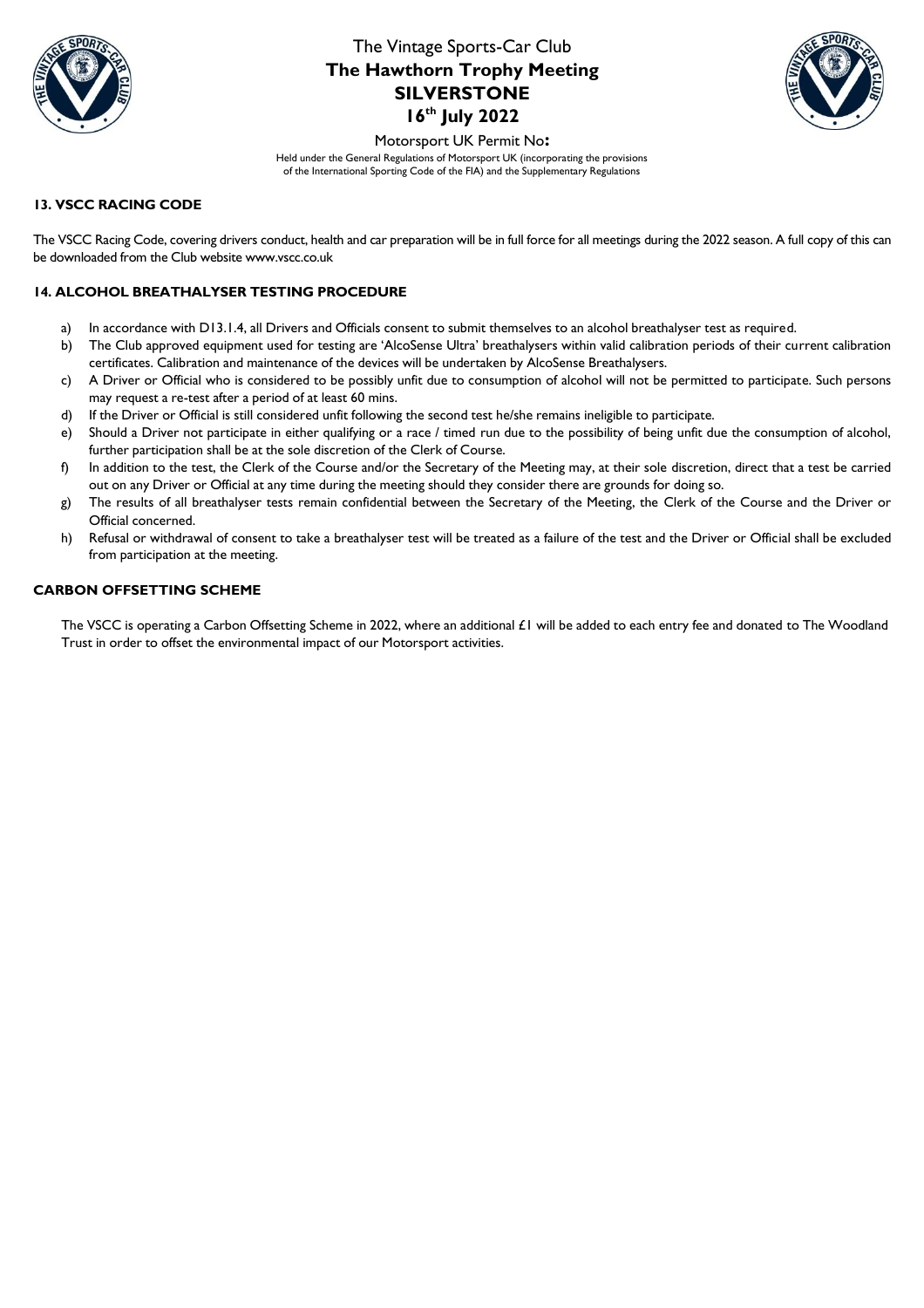



Motorsport UK Permit No**:** 

Held under the General Regulations of Motorsport UK (incorporating the provisions of the International Sporting Code of the FIA) and the Supplementary Regulations

# **SUPPLEMENTARY REGULATIONS**

- 1. The Vintage Sports-Car Club will organise and promote an Interclub and National Permit Race Meeting at Silverstone (National) Circuit, Towcester, Northamptonshire on Saturday 16th July 2022, a distance of 1.640 miles, racing in a clockwise direction.
- 2. The meeting will be held under the General Regulations of Motorsport UK (incorporating the provisions of the International Sporting Code of the FIA), VSCC 2022 General Race Regulations and technical regulations, these Supplementary Regulations and any written instructions the organising club may issue for the event.
- 3. The above meeting will be inscribed with the FIA as an NCAFP. Motorsport UK permits have been issued for the meeting; Interclub – TBA National – TBA
- 4. A Provisional Event Timetable is detailed below Provisional Event Timetable is detailed below Signing-on will be done online prior to the event. Scrutineering procedures will be in line with MSUK guidelines – all cars will be scrutineered subject to Covid restirctions or regulations current at the time of the meeting. These procedures will be confirmed in the Competitors' Instructions.

Friday 15th July 2022

Testing is available in the afternoon only (2 x 30 minute sessions) for vintage cars. Full details and booking through silverstone.co.uk.

Saturday 16th July 2022

| 0900hrs           | <b>Practice Commences</b> |
|-------------------|---------------------------|
| 1200hrs - 1300hrs | Lunch Break               |
| 1300hrs           | <b>Racing Commences</b>   |
| 1800hrs           | <b>Racing Concludes</b>   |

5. There will be 10 individual events as follows **(not in timetable order)** for cars complying with Motorsport UK Technical Regulations, the VSCC's Eligibility of Cars (2018) and with any special conditions detailed by the individual race organisers. Further events may be added, or changed, from this published list to the programme at the Organisers' discretion.

a) Where a competitor wins more than one award in a race, only one prize will be awarded for all the achievements.

b) Awards will be presented to VSCC member owners, as opposed to drivers, only where specifically indicated on the entry form.

c) The named trophies, presented annually, are held for a nominal period of one year unless stated otherwise, others to be retained.

| <b>Trophies</b>                                                                                         | <b>Eligibility</b>                                          | Max<br><b>Entry</b> | <b>Details</b>                 | <b>Awards</b>                                                                                                                                                                                                                                                                                                                                                                                                                                                                                                                     |
|---------------------------------------------------------------------------------------------------------|-------------------------------------------------------------|---------------------|--------------------------------|-----------------------------------------------------------------------------------------------------------------------------------------------------------------------------------------------------------------------------------------------------------------------------------------------------------------------------------------------------------------------------------------------------------------------------------------------------------------------------------------------------------------------------------|
| <b>Hawthorn Memorial Trophy</b><br><b>Patrick Lindsay Memorial</b><br>Trophy<br><b>Hawthorn Spanish</b> | Pre War<br>Pre 66 Racing Cars                               | 34                  | 20 mins<br>£290                | Hawthorn Memorial - Overall Winner<br>Patrick Lindsay Memorial Trophy - I* Pre-war<br>Hawthorn Spanish - Pre 1952<br>I <sup>st</sup> 2 <sup>nd</sup> 3 <sup>rd</sup> Overall<br>I <sup>st</sup> 2 <sup>nd</sup> 3 <sup>rd</sup> Vintage Cars<br>I <sup>x</sup> Post-war F2 Car (min 4 starters)                                                                                                                                                                                                                                   |
| <b>Silverstone Trophy Race</b>                                                                          | <b>VSCC Specials</b>                                        | 34                  | 15 mins<br>£250                | Silverstone Trophy to Overall Winner<br>2 <sup>nd</sup> & 3 <sup>rd</sup> Overall<br>1st under 750cc<br>1st 751 - 1100cc<br>Ist 1101cc - 1500cc<br>Ist 1501cc - 3000cc<br>I <sup>st</sup> Over 3000cc                                                                                                                                                                                                                                                                                                                             |
| Fox & Nicholl Trophy Race<br><b>Owner/Driver/Mechanic</b><br>Awards                                     | <b>Std &amp; Mod Pre-war</b><br><b>Sports-Cars</b>          | 40                  | 15 mins<br>£250                | Fox & Nicholl Trophy to 1 <sup>st</sup> car over 2950cc (2213cc supercharged)<br>I <sup>st</sup> Overall<br>2 <sup>nd</sup> Overall<br>3rd Overall<br>I <sup>st</sup> Un-supercharged under 1100cc<br>I <sup>xt</sup> Un-supercharged 1101cc - 1500cc<br>I <sup>st</sup> Un-supercharged 1501cc - 2000cc<br>I <sup>x</sup> Un-supercharged 2001cc - 3000cc<br>I <sup>x</sup> Un-supercharged over 3000cc<br>I <sup>x</sup> Vintage Car (min 4 starters)<br>I <sup>st</sup> , 2 <sup>nd</sup> , 3 <sup>rd</sup> VSCC Standard Cars |
|                                                                                                         | <b>Allcomers Scratch</b><br><b>Race for Pre-war</b><br>Cars | 34                  | 15 mins<br>£250                | Overall Winner<br>I <sup>x</sup> VSCC Std Car<br>I <sup>st</sup> under 1100cc<br>$1*$ 1101cc - 2000cc<br>$I^*$ 2001cc - 3000cc<br>$Ist$ over 3000cc                                                                                                                                                                                                                                                                                                                                                                               |
|                                                                                                         | 2 x Short Handicap<br>for Pre-war Cars                      | 34                  | 5 Laps<br>£250<br>each<br>race | I <sup>st</sup> Overall<br>2 <sup>nd</sup> Overall<br>3rd Overall<br>4 <sup>th</sup> Overall                                                                                                                                                                                                                                                                                                                                                                                                                                      |
|                                                                                                         | F3 (500) Racing Cars                                        | 34                  | 15 mins                        | Entry and Awards via the 500 Owners' Association                                                                                                                                                                                                                                                                                                                                                                                                                                                                                  |
| <b>Burghley Trophy</b><br><b>Voiturette Trophy</b>                                                      | <b>Austin 7 Centenary</b><br>Race                           | 40                  | 15 mins<br>£250                | Burghley Trophy - Overall Winner<br>Voiturette Trophy - Ist unsupercharged<br>2 <sup>nd</sup> Overall<br>3rd Overall                                                                                                                                                                                                                                                                                                                                                                                                              |
| <b>FISCAR</b>                                                                                           | 1950s GT &<br><b>Production Cars</b>                        | 34                  | 30 mins                        | Entries and Awards through Fiscar                                                                                                                                                                                                                                                                                                                                                                                                                                                                                                 |
| <b>Hawthorn International</b>                                                                           | <b>VSCC Pre 1955</b><br><b>Sports Cars</b>                  | 34                  | 15 mins<br>£250                | Hawthorn International - Overall Winner<br>2 <sup>nd</sup> Overall<br>3rd Overall                                                                                                                                                                                                                                                                                                                                                                                                                                                 |

6. Eligibility requirements are as follows: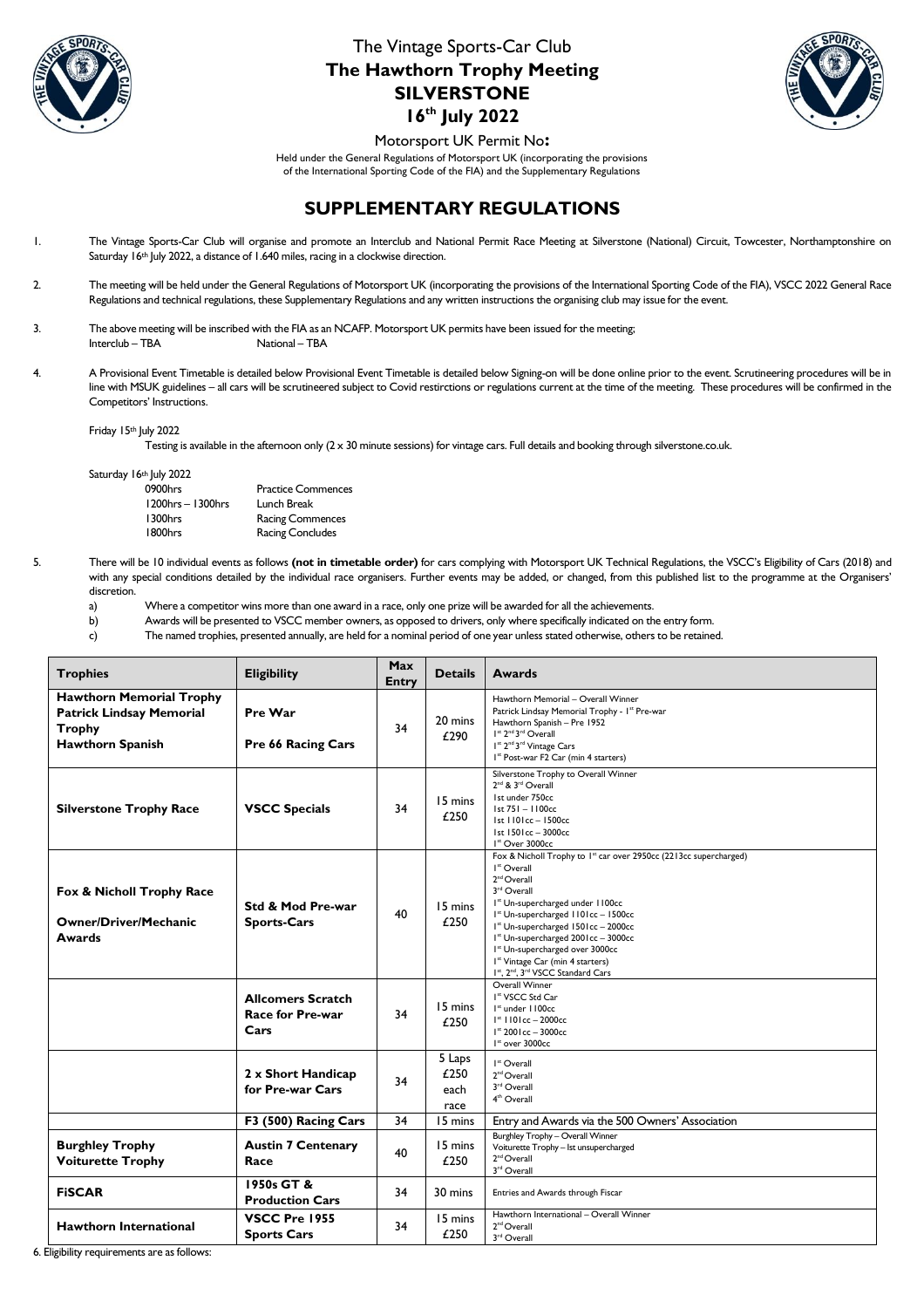



#### Motorsport UK Permit No**:**

Held under the General Regulations of Motorsport UK (incorporating the provisions of the International Sporting Code of the FIA) and the Supplementary Regulations

| <b>Vintage Racing Cars</b>          | Mintage (Pre-1931) Racing cars that have a VSCC eligibility document and have been classified as Standard, Modified or Special.                                                                                                                                                                                                                                                                                   |
|-------------------------------------|-------------------------------------------------------------------------------------------------------------------------------------------------------------------------------------------------------------------------------------------------------------------------------------------------------------------------------------------------------------------------------------------------------------------|
| Pre-1961 Racing Cars                | Pre-1940 Racing cars with an Eligibility Document whether Standard, Modified or Special, - Post war historic racing cars of VSCC eligibility<br>Group 1, - Pre-1961 front-engined cars of VSCC eligibility Groups 2, 3, 4 and 6,<br>By invitation only; - other Pre-1961 racing cars from VSCC eligibility Groups 2, 3, 4 and 6, - Pre-1961 Rear-engined Race Cars up to 1500cd<br>from VSCC Eligibility Group 6. |
| Pre 66 Racing Cars                  | Pre 66 front or rear engine racing cars that raced in period in their current specification are invited to enter at the discretion of the<br>organisers                                                                                                                                                                                                                                                           |
| <b>Vintage Sports Cars</b>          | Vintage (Pre-1931) Sports cars that have a VSCC eligibility document and have been classified as Standard, Modified or Special                                                                                                                                                                                                                                                                                    |
| Std & Mod Sports-Cars               | NSCC eligible road-going-sports-cars that have a VSCC eligibility document that classifies them as Standard or Modified.                                                                                                                                                                                                                                                                                          |
| <b>VSCC Specials</b>                | VSCC eligible Pre-1940 cars that have a VSCC eligibility document that classifies them as Special. Cars must have a minimum of 2 seats, cars<br>can run stripped of wings and lights.                                                                                                                                                                                                                             |
| Allcomers Scratch                   | VSCC eligible Pre-1940 cars that have a VSCC eligibility document.                                                                                                                                                                                                                                                                                                                                                |
| Short Handicap                      | VSCC eligible Pre-1940 cars that have a VSCC eligibility document.                                                                                                                                                                                                                                                                                                                                                |
| <b>F3 500s &amp; Fiscar entries</b> | Invited in accordance with their own eligibility criteria. All entries at organisers' discretion.                                                                                                                                                                                                                                                                                                                 |

#### 7. Entries

- a) The entry lists open on publication of these regulations and close finally on 3<sup>rd</sup> July 2022.
- b) The entry fees are as detailed on the official entry form.
- c) Entries must be made 'online' or sent on the official form and accompanied by the appropriate fee (cheques payable to VSCC Ltd). Please complete a separate entry form for each car and/or driver entered. Separate cheques must be sent for each meeting.
- d) The maximum entry including reserves is 440; the maximum entry per race is 34-40.
- e) The minimum entry is 100; the minimum entry per race is 12. Should any of the above minimum figures not be reached, the organisers have the right to cancel the meeting or amalgamate races as necessary.
- f) H29.1.2 H29.1.3 Entries will be selected at the discretion of the organisers.

g) Entry fees may be refunded if cancelled before the closing date in writing or if a reserve runs in that place in accordance with the Club's or published guidelines.

h) Entries will be accepted on a first-come-first served basis for the first 80%, with the final 20% selected in accordance with the VSCC Selection Policy.

i) Fully paid up VSCC members under the age of 30 on 01/01/2022 will be eligible for a reduction in entry fee of 50%. Non- Members will not qualify for this discount.

8. The Secretary to the Meeting, to whom all entries must be sent is:

Carrie Bedford, VSCC Ltd, The Old Post Office, West Street, Chipping Norton, Oxon. OX7 5EL. On-line entries are available to VSCC Members at www.vscc.co.uk

| 9. Officials of the meeting: |                |                              |                           |
|------------------------------|----------------|------------------------------|---------------------------|
| Motorsport UK Steward        | TBA            | <b>VSCC Club Stewards</b>    | John Gilll & Paul Tebbett |
| Senior Clerk of the Course   | Andrew Tongue  | <b>Clerk of Course</b>       | Dave Brice                |
| <b>Chief Timekeeper</b>      | Anthony Smith  | Chief Handicapper            | Mark Balllard             |
| <b>Chief Scrutineer</b>      | Steve Walker   | <b>Chief Medical Officer</b> | ТВА                       |
| Secretary of the Meeting     | Carrie Bedford |                              |                           |

### PIT GARAGES

At our race meeting at Silverstone we are asking for a small charge for those competitors that wish to base themselves in one of the circuit's pit garages. This has been common practice for many years by a number of other clubs and organisers and for 2022 the VSCC will be continuing to operate this system.

The funds raised by garage bookings are allocated in full to the Club's Marshals and Volunteers that support us throughout the year at around 40 different events all over the country. The funds may be used to purchase new equipment, fund training sessions, provide a cooked breakfast or packed lunch at an event; anything that will directly benefit long-standing and new Marshals, Volunteers and Officials.

For Silverstone the use of a pit garage will cost £30 per car, this should be indicated on your entry form and £30 added to your entry fees. If you wish to share your garage with a fellow competitor, please indicate this but note your garage companion will also need to make a garage booking. Furthermore, owing to the size of the Silverstone garages, available space will be shared with other competitors who have booked garage space.

We look forward to your support of this fund raiser. Carrie Bedford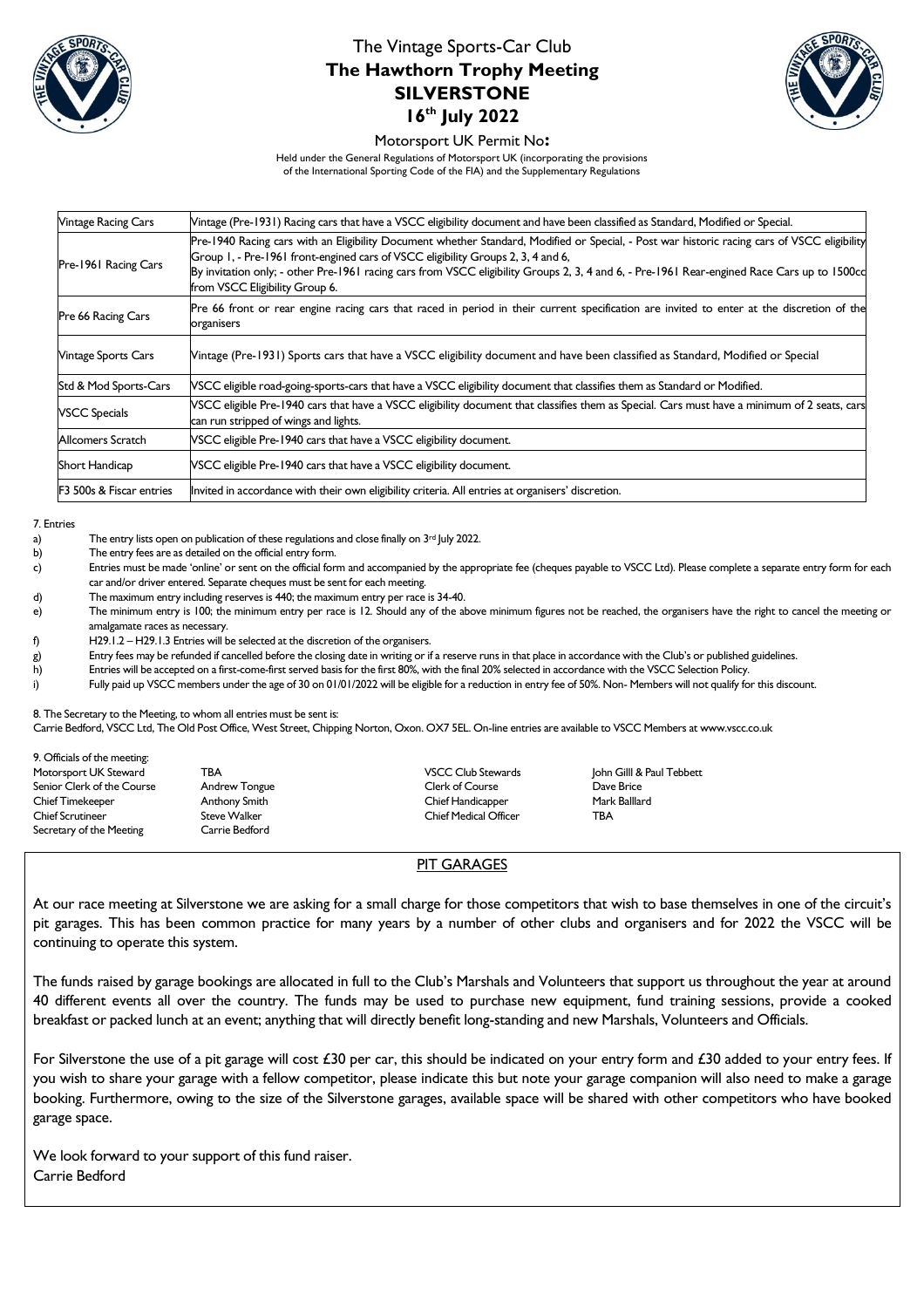

# VINTAGE SPORTS-CAR CLUB



# The Hawthorn Trophy Meeting Silverstone 16 July 2022

'Held under the General Regulations of Motorsport UK (incorporating the provisions of the International Sporting Code of the FIA) and the Supplementary Regulations'

|                                                          |                                                                      | FIRST NAME: The Committee of the Committee of the Committee of the Committee of the Committee of the Committee                                                                                                                                                                                                                                                     |  |  |
|----------------------------------------------------------|----------------------------------------------------------------------|--------------------------------------------------------------------------------------------------------------------------------------------------------------------------------------------------------------------------------------------------------------------------------------------------------------------------------------------------------------------|--|--|
|                                                          |                                                                      | $\begin{picture}(180,10) \put(0,0){\vector(1,0){100}} \put(15,0){\vector(1,0){100}} \put(15,0){\vector(1,0){100}} \put(15,0){\vector(1,0){100}} \put(15,0){\vector(1,0){100}} \put(15,0){\vector(1,0){100}} \put(15,0){\vector(1,0){100}} \put(15,0){\vector(1,0){100}} \put(15,0){\vector(1,0){100}} \put(15,0){\vector(1,0){100}} \put(15,0){\vector(1,0){100}}$ |  |  |
|                                                          |                                                                      |                                                                                                                                                                                                                                                                                                                                                                    |  |  |
|                                                          |                                                                      |                                                                                                                                                                                                                                                                                                                                                                    |  |  |
|                                                          |                                                                      |                                                                                                                                                                                                                                                                                                                                                                    |  |  |
|                                                          |                                                                      | REG NO (*): ____________________________CAPACITY (*): _________BODY TYPE (*): _____________________S'CHARGED? (*) YES/NO                                                                                                                                                                                                                                           |  |  |
|                                                          |                                                                      |                                                                                                                                                                                                                                                                                                                                                                    |  |  |
| Select Your Payment Method (*):<br>$(*)$ dash / -        | Is this car to be shared with another driver at this event? Yes / No |                                                                                                                                                                                                                                                                                                                                                                    |  |  |
| (Seperate entry forms must be completed for each driver) | If So, With Whom? $\sqrt{2}$                                         |                                                                                                                                                                                                                                                                                                                                                                    |  |  |
|                                                          |                                                                      |                                                                                                                                                                                                                                                                                                                                                                    |  |  |
|                                                          |                                                                      | If the entry is over subscribed, which driver is to have preference? ______<br>Is this car being driven on the road to the meeting (Longstone Trophy)? (*) Yes / No                                                                                                                                                                                                |  |  |
|                                                          |                                                                      |                                                                                                                                                                                                                                                                                                                                                                    |  |  |
| Please tick the races you wish to enter:                 | Pre War & Pre-66 Racing Cars £290.00                                 |                                                                                                                                                                                                                                                                                                                                                                    |  |  |
|                                                          | Std & Mod Pre-war Sports Cars -ODM £250.00                           |                                                                                                                                                                                                                                                                                                                                                                    |  |  |
| VSCC Specials £250.00                                    |                                                                      |                                                                                                                                                                                                                                                                                                                                                                    |  |  |
| Allcomers Scratch £250.00                                |                                                                      |                                                                                                                                                                                                                                                                                                                                                                    |  |  |
| Handicap £250.00                                         |                                                                      |                                                                                                                                                                                                                                                                                                                                                                    |  |  |
| Handicap £250.00                                         |                                                                      |                                                                                                                                                                                                                                                                                                                                                                    |  |  |
|                                                          | Austin 7 Centenary Race £250.00                                      |                                                                                                                                                                                                                                                                                                                                                                    |  |  |
|                                                          | FISCAR (Entry fee per car) £425.00                                   |                                                                                                                                                                                                                                                                                                                                                                    |  |  |
|                                                          | VSCC Pre 1955 Sports Cars £250.00                                    |                                                                                                                                                                                                                                                                                                                                                                    |  |  |
|                                                          | Please answer these additional questions                             |                                                                                                                                                                                                                                                                                                                                                                    |  |  |
|                                                          | Have you ever raced at this circuit before? Yes / No                 |                                                                                                                                                                                                                                                                                                                                                                    |  |  |
|                                                          | Please give details of any recent marshalling duties for VSCC        |                                                                                                                                                                                                                                                                                                                                                                    |  |  |
|                                                          |                                                                      |                                                                                                                                                                                                                                                                                                                                                                    |  |  |
|                                                          |                                                                      |                                                                                                                                                                                                                                                                                                                                                                    |  |  |

Please give details of any recent rejections from VSCC events

Does the car run on non-pump fuel? Yes / No Does the car have a permanent transponder number? if so please advise the number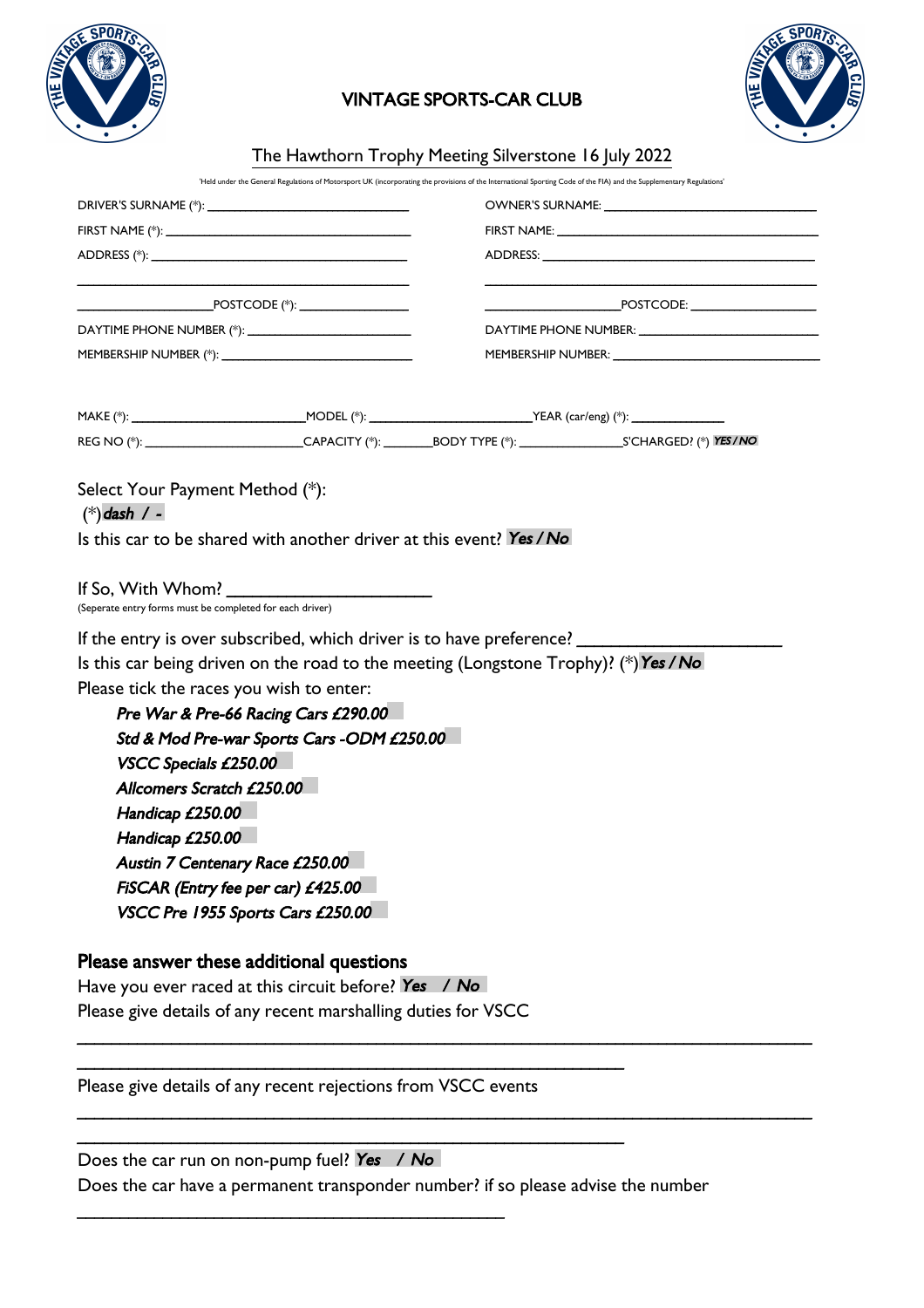Does the car have a permanent Competition Number? If so, please advise the number (note this does not guarantee allocation of this number)

Motorsport UK Competiton Licence Number

Motorsport UK Licence Grade International / National / Club

I confirm that I understand the VSCC Eligibility Rules regarding differentials in particular that: Locked axles are only permitted where they were original equipment. Limited slip differentials are not allowed.My car is equiped as follows Conventional open and free differential / Fully locked (ie inoperable) differential as originally fitted / Other

Are there any Endorsements on your Competition License? If so, please provide details

 If you are sharing the car at this event please advise the name of the second driver Has anything been changed on the car since the Eligibility Document was issued? No / Yes Are you running as a sports or racing car? Sports (with wings and lights) / Racing (no wings and lights)

Would you like to sign up to the VSCC Mentoring Scheme? No / Yes - as a Mentor / Yes - as a **Novice** 

Do you require a pit garage space at the event, cost  $E30$  per car? Yes / No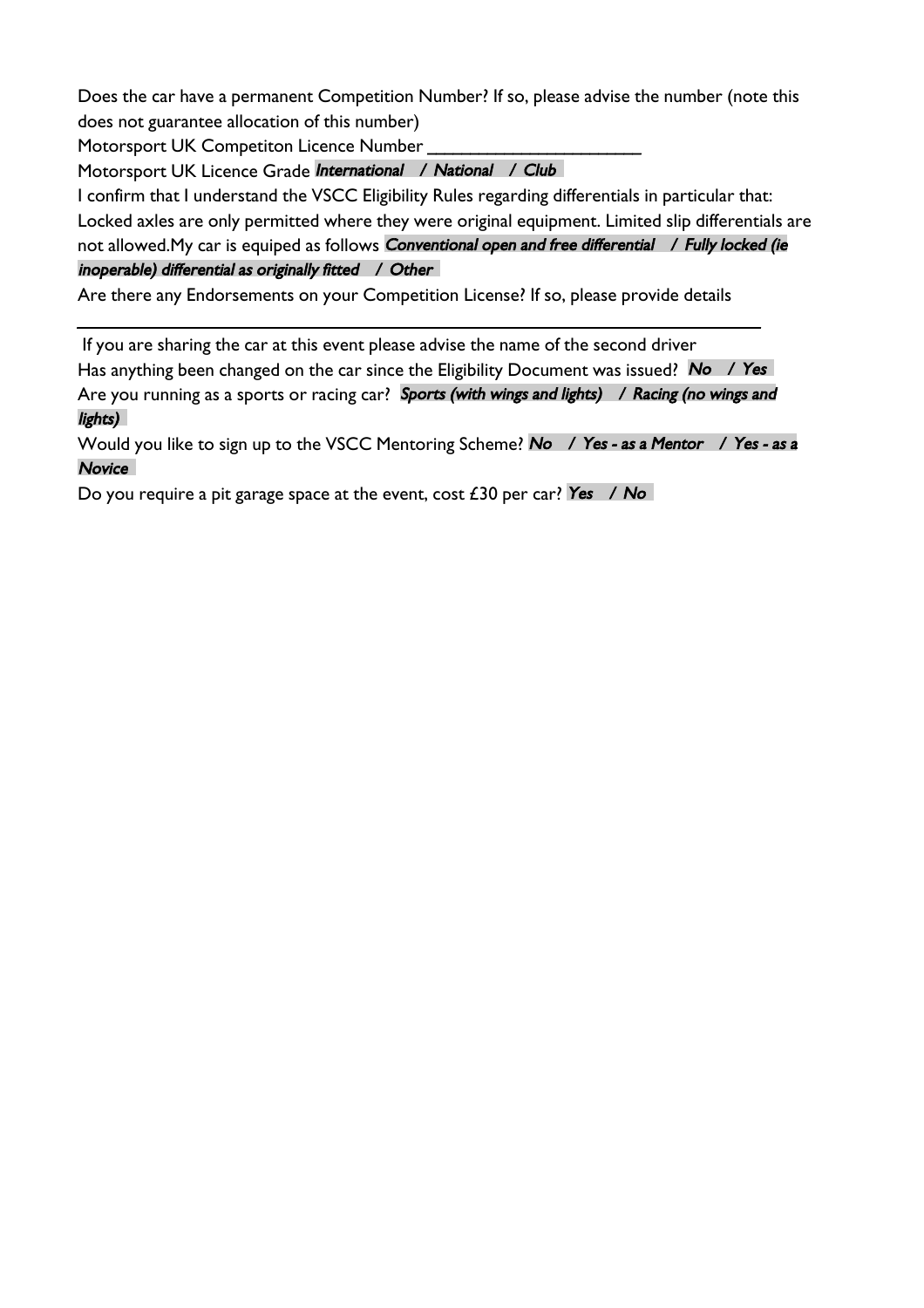) I have been given the opportunity to read the General Regulations of Motorsport UK and, if any, the Supplementary Regulations for this event and agree to be bound by them. I declare that I am physically and mentally fit to take part in the event and I am competent to do so. I acknowledge that I understand the nature and type of competition and the potential risk inherent with motor sport and agree to accept that risk. I understand that motor sport can be dangerous and accidents causing death, injury, disability and property damage can and do happen. I understand that these risks may give rise to my suffering personal injury or other loss and I acknowledge and accept these risks. 2) To the best of my belief the driver(s) possess(es) the standard of competence necessary for an event of the type to which this entry relates and that the vehicle entered is suitable and roadworthy for the event having regard to the course and

the speeds which will be reached. The use of the vehicle hereby entered will be covered by insurance as required by the law which is valid for such part of this event as shall take place on roads as defined by the law.

3) I understand that should I at the time of this event be suffering from any disability whether permanent or temporary which is likely to affect prejudicially my normal control of the vehicle, I may not take part unless I have declared such

disability to Motorsport UK which has, following such declaration, issued a licence which permits me to do so. I undertake that at the time of the event to which this entry relates I shall have passed or am exempt from an ASN specified

medical examination within the specified period. (H10.1.6)

4) Any application form for a Licence which was signed by a person under the age of 18 years was countersigned by that person's parent/legal guardian/guarantor, whose full s and addresses have been given.

5) If I am the Parent/Guardian/Guarantor of the driver I understand that I shall have the right to be present during any procedure being carried out under the Supplementary Regulations issued for this event and the General Regulations of Motorsport UK. As the Parent/Guardian/Guarantor I confirm that I have acquainted myself and the minor with the Motorsport UK General Regulations, agree to pay any appropriate charges and fees pursuant to those Regulations (to include any appendices thereto) and hereby agree to be bound by those Regulations and submit myself without reserve to the consequences resulting from those Regulations (and any subsequent alteration thereof). Further, I agree to pay as

liquidated damages any fines imposed upon me up to the maxima set out in Part 3, Appendix 1. Note: Where the Parent/Guardian/Guarantor is not present there must be a Guardian who must produce a written and signed authorisation to so act from the Parent/Guardian/Guarantor as appropriate.

6) I hereby agree to abide by the Motorsport UK Safeguarding Policy and Guidelines and the National Sporting Code of Conduct.

7) I have read and fully understood the regulations for Control of Drugs and Alcohol as contained in the Competitors' and Officials Yearbook Regulations H39, D35.1, G15.1.4 and have also fully familiarised myself with the information on the

web sites referred to (www.motorsportuk.org, www.ukad.org.uk and www.wada-ama.org) in particular the UK Anti Doping Rules which have been adopted by Motorsport UK. Further, if I am counter-signing as the parent or Guardian of a minor then in addition to the deemed consent to the testing of that minor (UK Anti-Doping Rule 5.7.2) I hereby confirm that I give such consent for the minor concerned to be so tested.

8) I understand that my personal data is being processed solely for the purposes of running this event and will be handled by the organisers in accordance with Motorsport UK data protection policy which can be found at

www.motorsportuk.org/data-protection.

Indemnity: In consideration of the acceptance of this entry I agree that neither any one of or any combination of Motorsport UK and its associated clubs, the organisers, the track owners or other occupiers, the promoters and their respective officers, servants, representatives and agents (the "Parties") shall have any liability for loss or damage which may be sustained or incurred by me as a result of participation in the Event including but not limited to damage to property,

economic loss, consequential loss or financial loss howsoever caused. Nothing in this clause is intended to or shall be deemed to exclude or limit liability for death or personal injury. To the fullest extent permitted by law I agree to indemnify and hold harmless each of the Parties in respect of any loss or damage whatsoever and howsoever arising from my participation in this event.

State your age if under 18 \_\_\_\_\_\_\_\_\_\_ If the Entrant/Driver is under 18 yrs, this form must be countersigned by the appropriate Parent or Guardian.

This form, along with the entry fee (250.00) Half price entry fee if under 30 on I January 2022 and fully paid up VSCC Member by 3rd July 2022. Cheques to be made payable to the VSCC Ltd.

\_\_\_\_\_\_\_\_\_\_\_\_\_\_\_\_\_\_\_\_\_\_\_\_\_\_\_\_\_\_\_\_\_\_\_\_\_\_\_\_\_\_\_\_\_\_\_\_\_\_\_\_\_\_\_\_\_\_\_\_\_\_\_\_\_\_\_\_\_\_\_\_\_\_\_\_\_\_\_\_\_\_\_\_\_\_\_\_\_\_\_\_\_\_\_\_\_\_\_\_\_\_\_\_\_\_\_\_\_\_\_\_\_\_\_\_\_\_\_\_\_\_\_\_

NOTE: Please do not include fees for other meetings in your cheque.

(If you are making an entry by fax, both sides are required and your cheque (if applicable) must be received by the closing date for the entry to be valid.) Please tick here if you are a VSCC Account Holder

ONLY FOR PAYMENT BY VISA / MASTERCARD / DELTA / SWITCH (delete as applicable)

| Name as on card: <u>the contract of the contract of the contract of the contract of the contract of the contract of the contract of the contract of the contract of the contract of the contract of the contract of the contract</u> |  |  |  |  |  |
|--------------------------------------------------------------------------------------------------------------------------------------------------------------------------------------------------------------------------------------|--|--|--|--|--|
| Give details of any recent VSCC entry rejections and/or marshalling: _______________________________                                                                                                                                 |  |  |  |  |  |